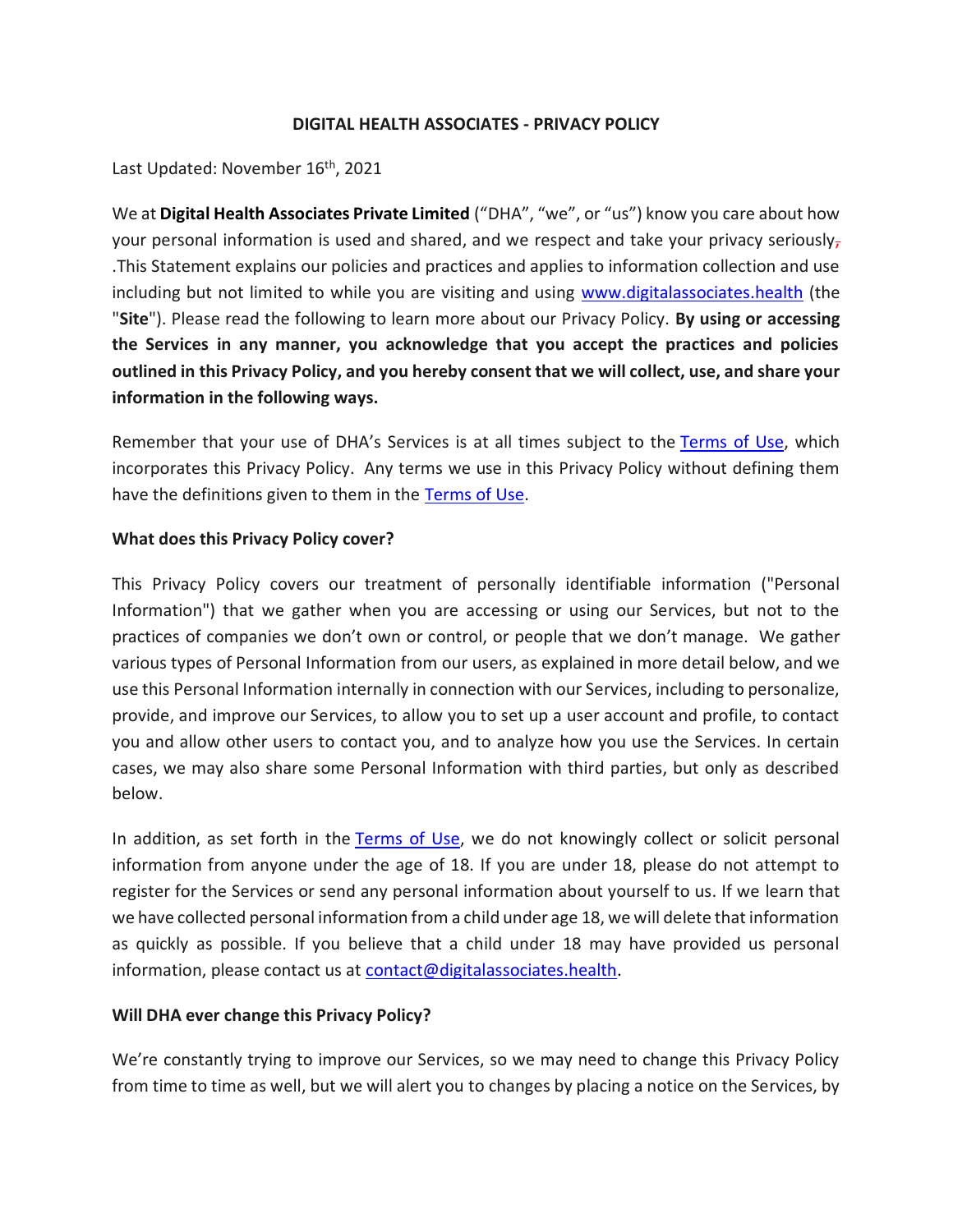sending you an email, and/or by some other means. Depending on the local compliance rules and emerging regulations, the means by which we will provide you notice may change. Please note that if you've opted not to receive legal notice emails from us (or you haven't provided us with your email address), those legal notices will still govern your use of the Services, and you are still responsible for reading and understanding them. If you use the Services after any changes to the Privacy Policy have been posted, that means you agree to all of the changes.

## **What Information does DHA Collect?**

### *Information You Provide to Us:*

We receive and store any information you knowingly provide to us. For example, through the registration process and/or through your account settings on [www.digitalassociates.health,](http://www.digitalassociates.health/) we may collect, without limitation, Personal Information such as your name, email address, and phone number. Certain information may be required to register with us or to take advantage of some of our features.

We may communicate with you if you've provided us the means to do so. For example, if you've given us your email address, we may email you about your use of the Services. Also, we may receive a confirmation when you open an email from us. This confirmation helps us make our communications with you more interesting and improve our Services. If you do not want to receive communications from us, please indicate your preference by emailing us at [contact@digitalassociates.health](mailto:contact@digitalassociates.health) or by following the opt-out instructions contained in such emails.

# *Information Collected Automatically*

Whenever you interact with our Services, we automatically receive and record information on our server logs from your browser or device, which may include your IP address, geolocation data, device identification, "cookie" information, the type of browser and/or device you're using to access our Services, and the page or feature you requested. "Cookies" are identifiers we transfer to your browser or device that allow us to recognize your browser or device and tell us how and when pages and features in our Services are visited and by how many people. You may be able to change the preferences on your browser or device to prevent or limit your device's acceptance of cookies, but this may prevent you from taking advantage of some of our features. Also, if you click on a link to a third party website or service, such third party may also transmit cookies to you. Again, this Privacy Policy does not cover the use of cookies by any third parties, and we aren't responsible for their privacy policies and practices. Please be aware that cookies placed by third parties may continue to track your activities online even after you have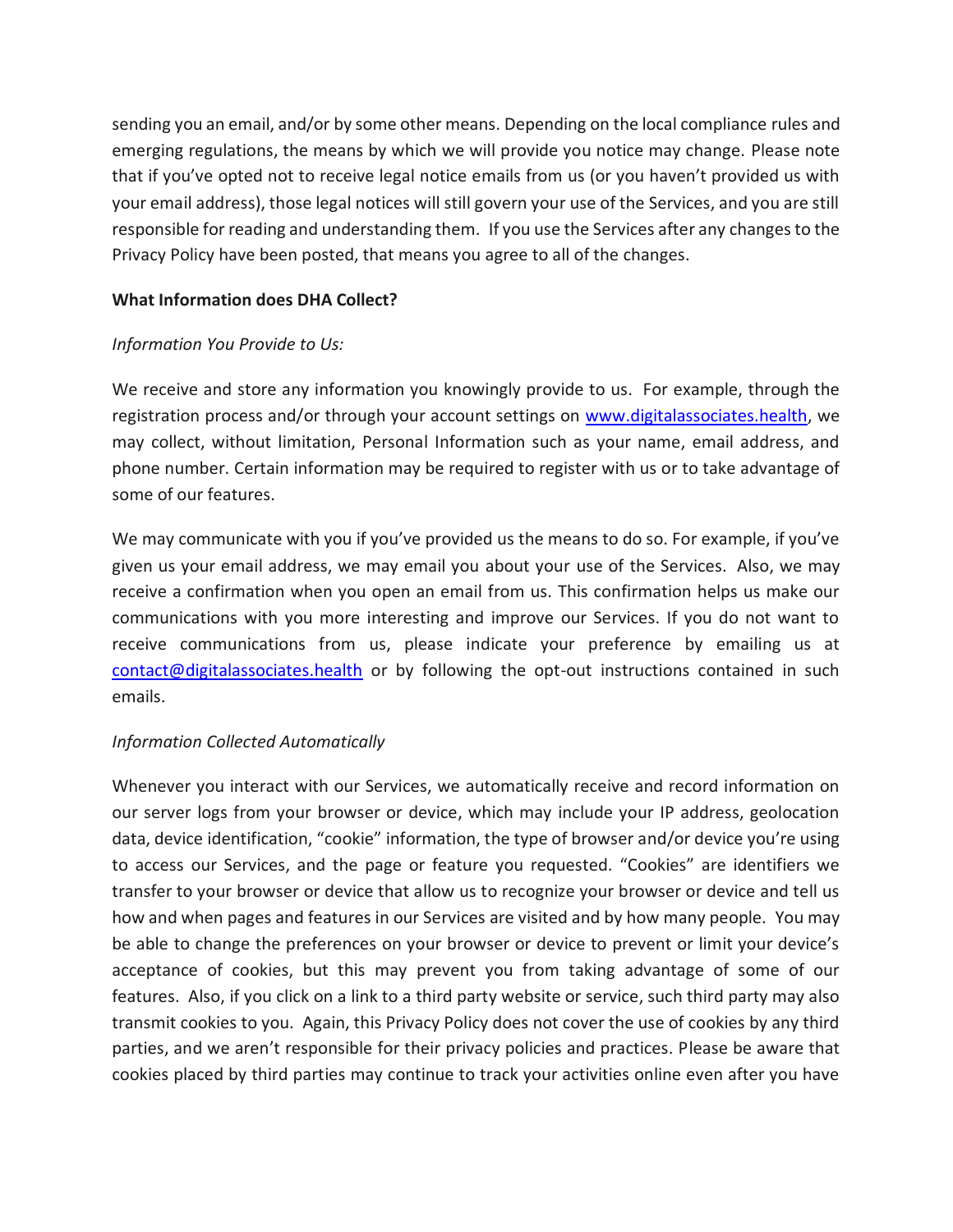left our Services, and those third parties may not honor "Do Not Track" requests you have set using your browser or device.

We may use this data to show/send you professionally useful content. We may also use it to improve the Services.

# *Information Collected From Other Websites and Do Not Track Policy*

Through cookies we place on your browser or device, we may collect information about your online activity even after you leave our Services. Just like any other usage information we collect, this information allows us to improve the Services and customize your online experience, and otherwise as described in this Privacy Policy. Your browser may offer you a "Do Not Track" option, which allows you to signal to operators of websites and web applications and services (including behavioral advertising services) that you do not wish such operators to track certain of your online activities over time and across different websites. Our Services do not support Do Not Track requests at this time, which means that we collect information about your online activity both while you are using the Services and after you leave our Services.

### **Will DHA Share Any of the Personal Information it Receives?**

We may share your Personal Information with third parties as described below:

**Information that's been de-identified.** We may de-identify your Personal Information so that you are not identified as an individual, and provide that information to our partners. We may also provide aggregate usage information to our partners (or allow partners to collect that information from you), who may use such information to understand how often and in what ways people use our Services, so that they, too, can provide you with an optimal online experience. However, we never disclose aggregate usage or de-identified information to a partner (or allow a partner to collect such information) in a manner that would identify you as an individual.

**Affiliates:** We may disclose your Personal Information to our subsidiaries and/or corporate affiliates for use consistent with this Privacy Policy.

**Our Service Providers:** We partner with other companies and people to perform tasks on our behalf and need to share your Personal Information with them to provide products or services to you; for example, we may use a Third Party Payment Processor to receive and process your credit card transactions for us. Any payment card information you use to make a purchase on the Services is collected and processed directly by our payment processor, and we never physically receive or store your full payment card information.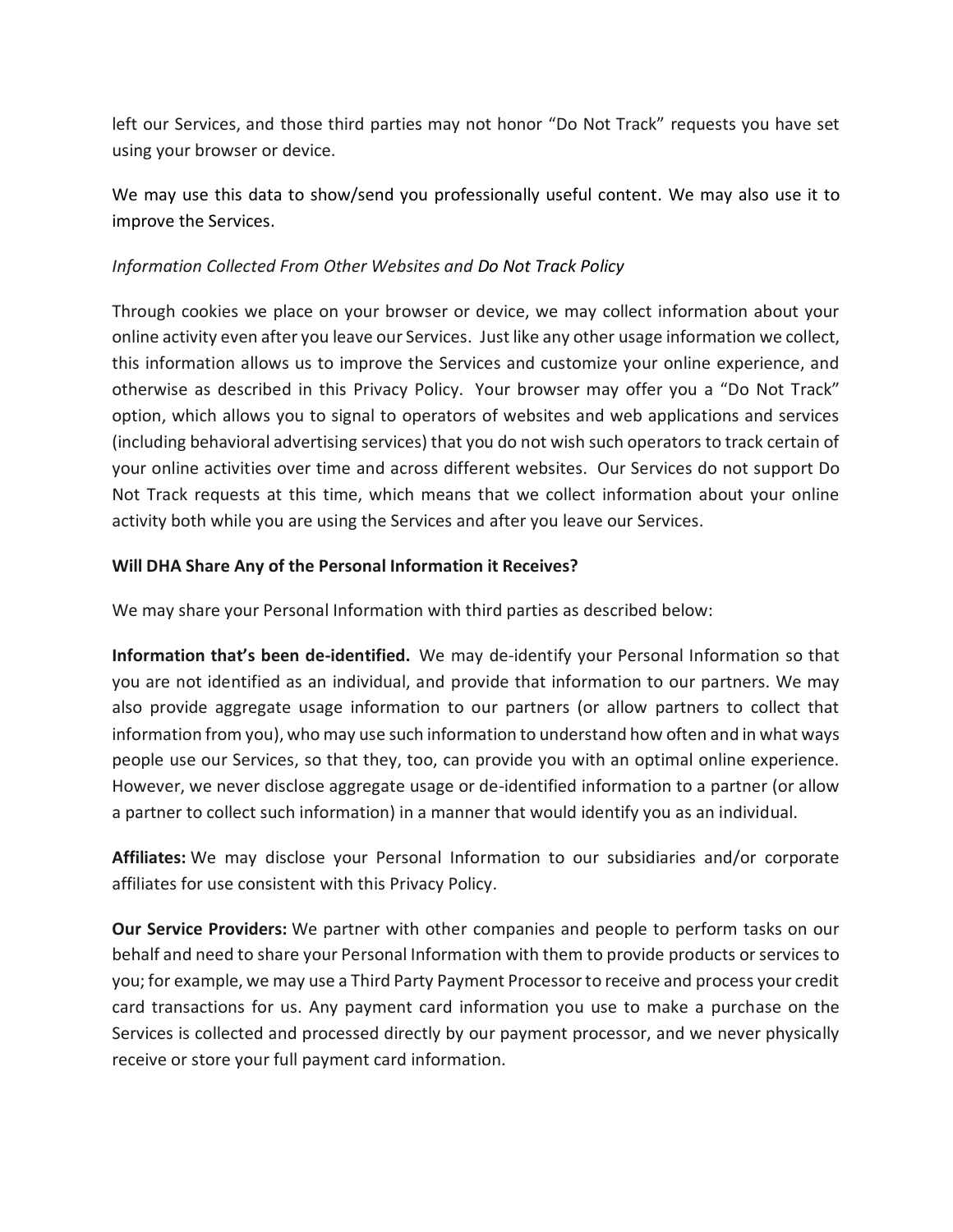**Content uploaded and Submissions:** Any information that you or any user has uploaded to the Services, may be displayed to other users to facilitate user interaction within the Services or address your request for our Services. Please remember that any Content you upload along with any Content that you voluntarily disclose online in a manner other users can view (on discussion forums, in chat areas, etc.) becomes publicly available, and can be collected and used by anyone. Your user name may also be displayed to other users if and when you post comments or upload images or videos through the Services and other users can contact you through comments.

**Business Transfers:** We may choose to buy or sell assets, and may share and/or transfer customer information in connection with the evaluation of and entry into such transactions. Also, if we (or our assets) are acquired, or if we go out of business, enter bankruptcy, or go through some other change of control, Personal Information could be one of the assets transferred to or acquired by a third party.

**Protection of DHA and Others:** We reserve the right to access, read, preserve, and disclose any information that we believe is necessary to comply with law or court order; enforce or apply our [Terms of Use](/wp-content/uploads/2021/12/DHA_Terms-of-Service_User-_Final.pdf) and other agreements; or protect the rights, property, or safety of DHA, our employees, our users, or others.

## **Is Personal Information about me secure?**

Your account is protected by a password for your privacy and security. You must prevent unauthorized access to your account and Personal Information by selecting and protecting your password appropriately and limiting access to your computer or device and browser by signing off after you have finished accessing your account.

Digital Health Associates follows the data hygiene and security measures to ensure data privacy and safety. We will keep evaluating its risk mitigation strategy from time to time to keep updated with the best industry practices for safe guarding the data and the Intellectual Property.

Although we will do our best to protect your personal data, we cannot guarantee the security of your data transmitted to our site; any transmission is at your own risk. Once we have received your information, we will use strict procedures and security features to try to prevent unauthorized access, and you agree to the use of such practices and procedures. Unauthorized entry or use, failure of the Services, or other factors may compromise the security of user information at any time.

### **What Personal Information can I access?**